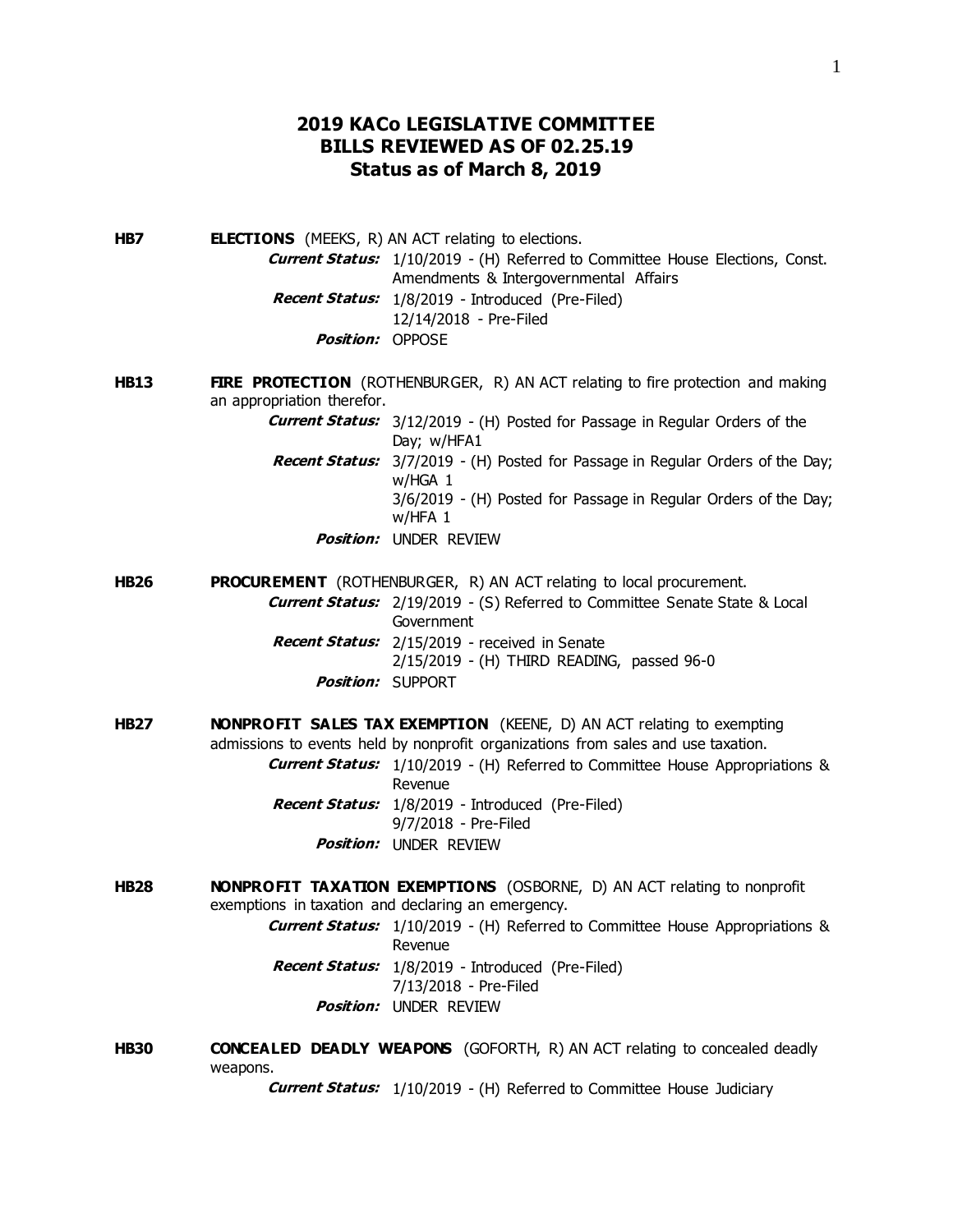**Recent Status:** 1/8/2019 - Introduced (Pre-Filed) 10/5/2018 - Pre-Filed **Position:** OPPOSE

**HB34 ALL-TERRAIN VEHICLES** (GOFORTH, R) AN ACT relating to all-terrain vehicles and making an appropriation therefor.

**Current Status:** 2/27/2019 - (H) reassigned to committee House Tourism & Outdoor Recreation **Recent Status:** 1/10/2019 - (H) Referred to Committee House Transportation

- 1/8/2019 Introduced (Pre-Filed)
- **Position:** NEUTRAL
- **HB35 CONSTITUTIONAL AMENDMENT** (GOFORTH, R) AN ACT proposing to amend Sections 99, 124, and 144 of the Constitution of Kentucky relating to a Judge of the County Court. **Current Status:** 1/10/2019 - (H) Referred to Committee House Elections, Const. Amendments & Intergovernmental Affairs **Recent Status:** 1/8/2019 - Introduced (Pre-Filed) 8/29/2018 - Pre-Filed **Position:** UNDER REVIEW
- **HB38 SANCTUARY CITIES AND UNIVERSITIES** (BECHLER, L) AN ACT relating to sanctuary cities and universities.

**Current Status:** 2/11/2019 - (H) posted in committee House State Government **Recent Status:** 1/10/2019 - (H) Referred to Committee House State **Government** 1/8/2019 - Introduced (Pre-Filed) **Position:** UNDER REVIEW

**HB40 FIRST RESPONDERS WORKERS COMPENSA TION** (JENKINS, J) AN ACT relating to workers' compensation for first responders.

**Current Status:** 1/10/2019 - (H) Referred to Committee House Economic Development & Workforce Investment **Recent Status:** 1/8/2019 - Introduced (Pre-Filed) 9/24/2018 - Pre-Filed **Position:** ACTIVELY OPPOSE

- **HB49 PROPERTY TAXES** (LEE, S) AN ACT relating to the levy of property taxes. **Current Status:** 3/7/2019 - floor amendment (1) and (2) filed **Recent Status:** 3/7/2019 - (S) Passed Over and retained in the Orders of the Day 3/7/2019 - (S) Posted for Passage in Regular Orders of the Day for Thursday, March 7, 2019 **Position:** ACTIVELY OPPOSE
- **HB51 PROCUREMENT** (DONOHUE, J) AN ACT relating to public procurement. **Current Status:** 1/10/2019 - (H) Referred to Committee House State Government **Recent Status:** 1/8/2019 - Introduced (Pre-Filed) 9/13/2018 - Pre-Filed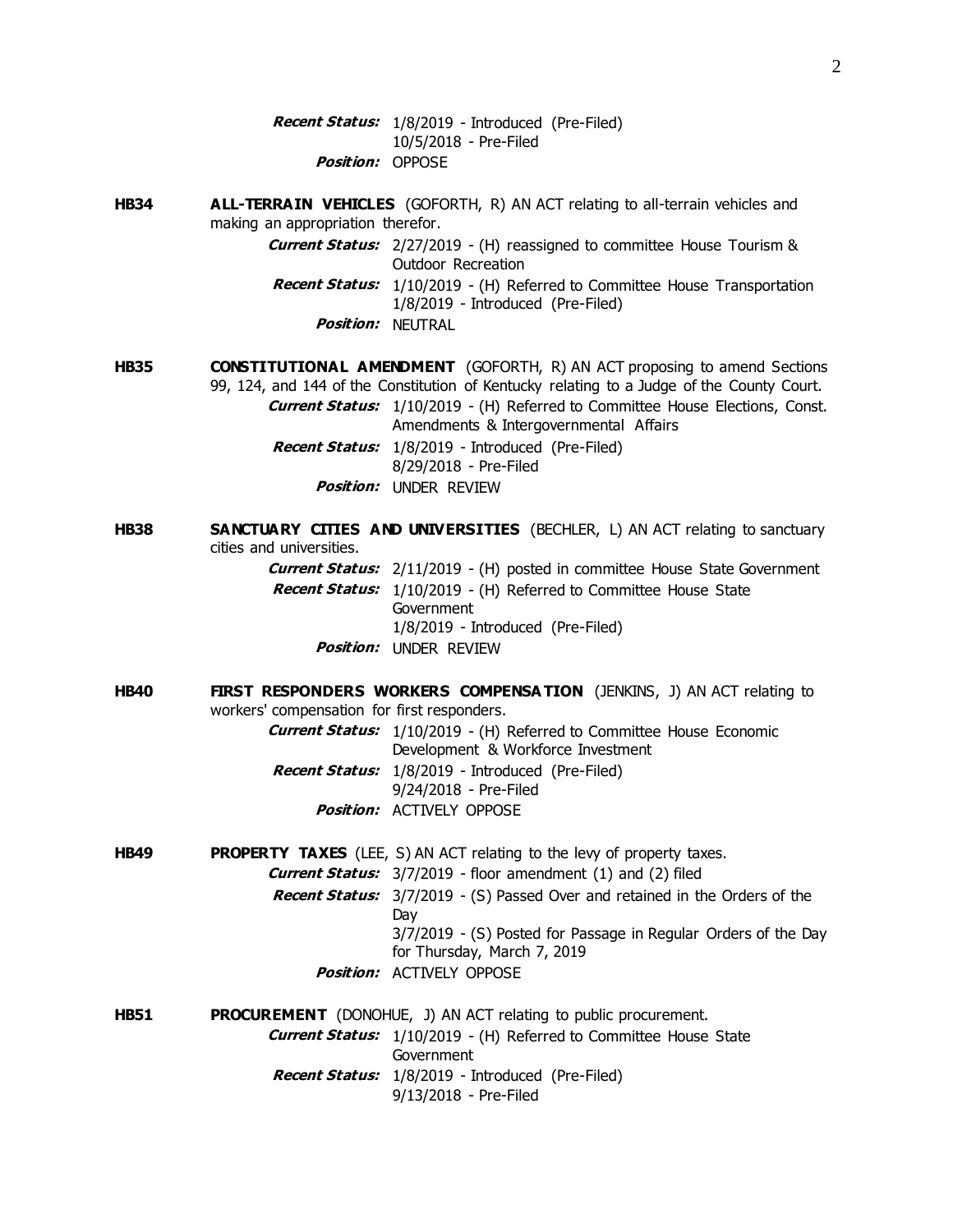**HB55 ELECTED OFFICIALS REEMPLOYMENT** (MILLER, J) AN ACT relating to reemployment of elected officials. **Current Status:** 2/14/2019 - (S) Referred to Committee Senate State & Local Government **Recent Status:** 2/12/2019 - received in Senate 2/11/2019 - (H) THIRD READING passed on Consent (95-1) **Position:** UNDER REVIEW **HB56 RETIREMENT CONTRIBUTION REPORTING** (GOFORTH, R) AN ACT relating to the reporting of retirement contributions. **Current Status:** 1/10/2019 - (H) Referred to Committee House State Government **Recent Status:** 1/8/2019 - Introduced (Pre-Filed) 10/5/2018 - Pre-Filed **Position:** SUPPORT **HB57 COUNTY FINA NCE** (GOFORTH, R) AN ACT relating to county finance. **Current Status:** 1/10/2019 - (H) Referred to Committee House Local Government **Recent Status:** 1/8/2019 - Introduced (Pre-Filed) 10/19/2018 - Pre-Filed **Position:** OPPOSE **HB59 ROAD SAFETY** (HUFF, R) AN ACT relating to road safety. **Current Status:** 1/10/2019 - (H) Referred to Committee House Transportation **Recent Status:** 1/8/2019 - Introduced (Pre-Filed) 9/13/2018 - Pre-Filed **Position:** OPPOSE **HB69 LOCAL INVESTMENTS** (MILLER, J) AN ACT relating to local investments. **Current Status:** 3/5/2019 - delivered to Governor **Recent Status:** 3/5/2019 - Enrolled, Signed by President of the Senate 3/4/2019 - Enrolled, Signed by Speaker of the House **Position:** ACTIVELY SUPPORT **HB79 LAW ENFORCEMENT** (ROTHENBURGER, R) AN ACT relating to certified law enforcement telecommunicators and making an appropriation therefor. **Current Status:** 1/10/2019 - (H) Referred to Committee House Appropriations & Revenue **Recent Status:** 1/8/2019 - Introduced (Pre-Filed) 11/26/2018 - Pre-Filed **Position:** NEUTRAL **HB80 KENTUCKY RETIREMENT SYSTEM** (MILLER, J) AN ACT relating to the Kentucky Retirement Systems. **Current Status:** 2/19/2019 - (S) Referred to Committee Senate State & Local Government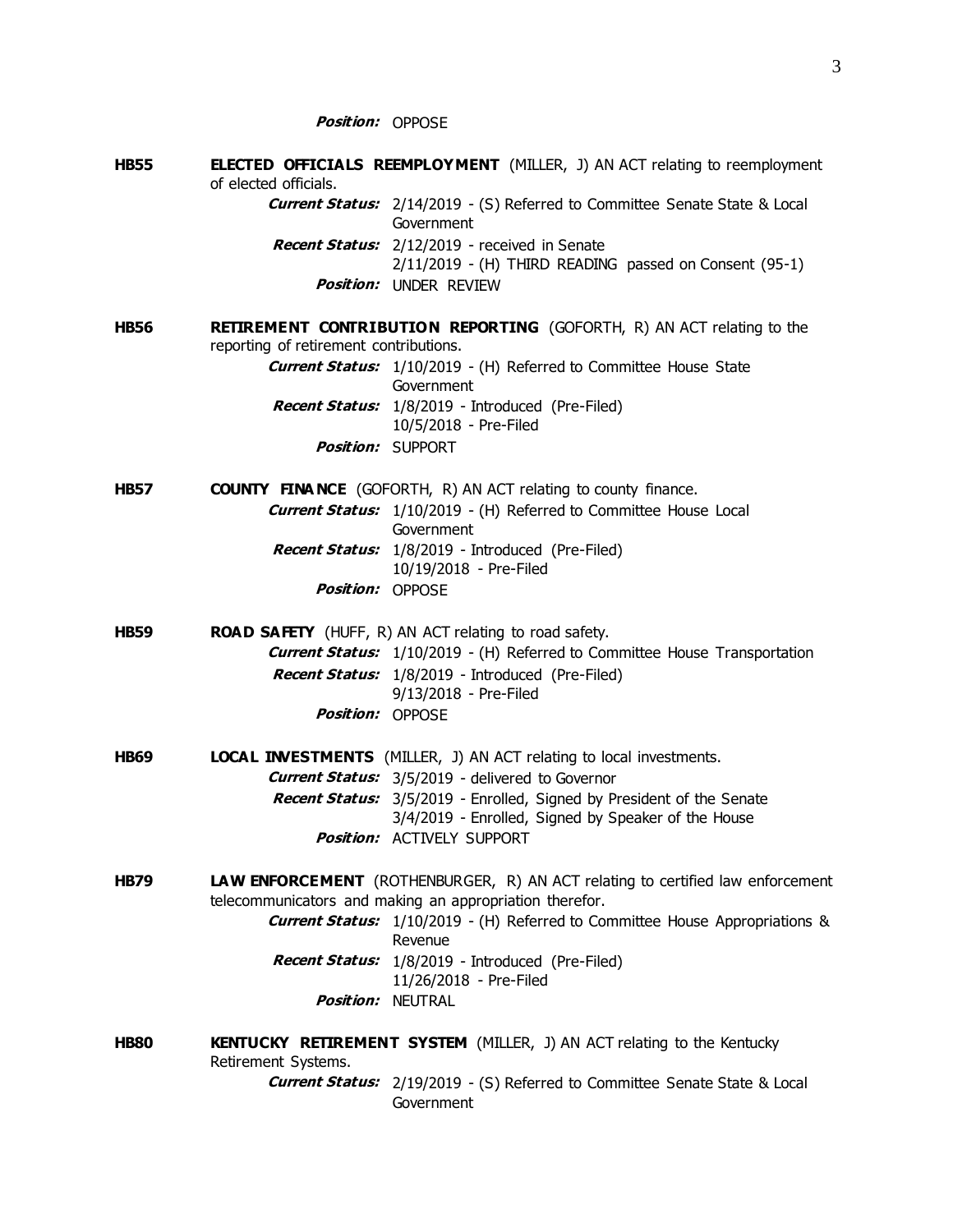**Recent Status:** 2/14/2019 - received in Senate 2/13/2019 - (H) THIRD READING, passed 93-5 with floor amendments (1) and (2) **Position:** SUPPORT

**HB94 PRETRIAL RELEASE** (BLANTON, J) AN ACT relating to pretrial release. **Current Status:** 2/19/2019 - (H) posted in committee House Judiciary **Recent Status:** 1/10/2019 - (H) Referred to Committee House Judiciary 1/8/2019 - Introduced (Pre-Filed) **Position:** UNDER REVIEW

**HB108 RECORDING OF WILLS** (FISCHER, J) AN ACT relating to the recording of wills. **Current Status:** 2/28/2019 - (S) Referred to Committee Senate Judiciary **Recent Status:** 2/26/2019 - received in Senate 2/25/2019 - (H) THIRD READING passed (89-5) w/HCS 1 and HCA 1T **Position:** UNDER REVIEW

**HB117 ROAD SAFETY** (MCCOY, C) AN ACT relating to road safety. **Current Status:** 1/10/2019 - (H) Referred to Committee House Transportation **Recent Status:** 1/8/2019 - Introduced **Position:** OPPOSE

**HB135 PUBLIC WORKS PROJECTS** (PRATT, P) AN ACT relating to contracting of public works projects.

> **Current Status:** 3/7/2019 - received in House **Recent Status:** 3/7/2019 - (S) THIRD READING, passed 26-10 3/7/2019 - (S) Posted for Passage in Regular Orders of the Day for Thursday, March 7, 2019 **Position:** OPPOSE

**HB136 MEDICAL MARIJUA NA** (ONGE, D) AN ACT relating to medical marijuana and making an appropriation therfor. **Current Status:** 3/7/2019 - floor amendment (1) filed to Committee Substitute **Recent Status:** 3/7/2019 - (H) FIRST READING Regular Calendar w/HCS 1 3/7/2019 - (H) Reported Favorably

**Position:** UNDER REVIEW

**HB141 COUNTY PROPERTY** (UPCHURCH, K) AN ACT relating to sale or disposition of certain county property.

**Current Status:** 3/5/2019 - delivered to Governor **Recent Status:** 3/5/2019 - Enrolled, Signed by President of the Senate 3/5/2019 - Enrolled, Signed by Speaker of the House **Position:** SUPPORT

**HB152 COAL SEVERANCE TAX** (STEWART III, J) AN ACT relating to coal severance tax. **Current Status:** 1/11/2019 - (H) Referred to Committee House Appropriations & Revenue **Recent Status:** 1/10/2019 - Introduced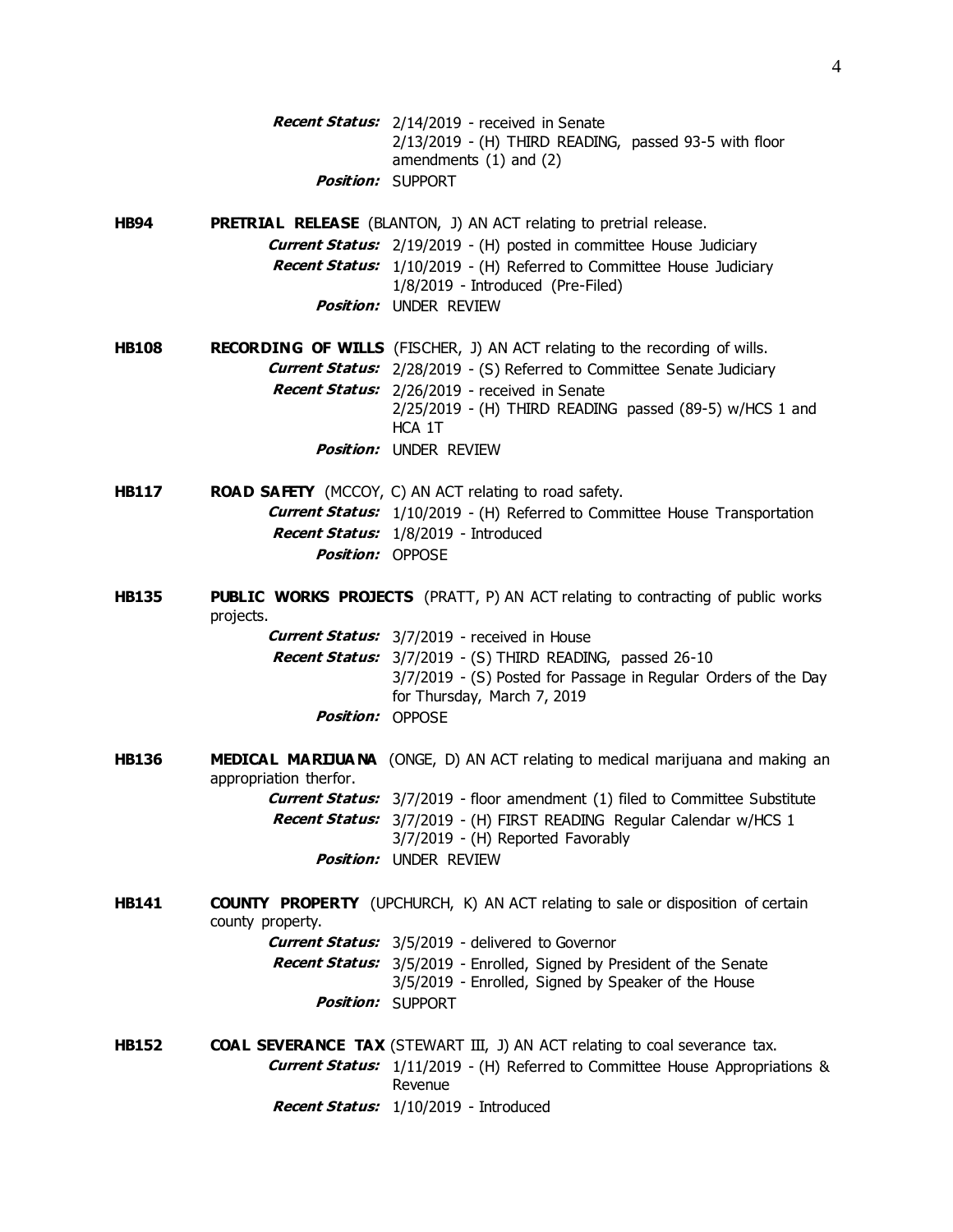**Position:** NEUTRAL

**HB153 PROPERTY TAXES** (THOMAS, W) AN ACT relating to property taxes or veteran service organizations.

**Current Status:** 1/11/2019 - (H) Referred to Committee House Appropriations & Revenue **Recent Status:** 1/10/2019 - Introduced **Position:** NEUTRAL

**HB154 GOLF CARTS** (SANTORO, S) AN ACT relating to standards for the operation of golf carts on roadways. **Current Status:** 3/5/2019 - delivered to Governor

**Recent Status:** 3/5/2019 - Enrolled, Signed by President of the Senate 3/4/2019 - Enrolled, Signed by Speaker of the House **Position:** SUPPORT

**HB159 CRIMINAL RECORDS** (PETRIE, J) AN ACT relating to expungement of criminal records. **Current Status:** 3/12/2019 - (H) Posted for Passage in Regular Orders of the Day; w/HCS1 **Recent Status:** 3/7/2019 - (H) Posted for Passage in Regular Orders of the Day; w/HCS 1 3/6/2019 - (H) Posted for Passage in Regular Orders of the Day; w/HCS 1 **Position:** OPPOSE

**HB173 NATURAL RESOURCES SEVERANCE** (STEWART III, J) AN ACT relating to natural resources severance and processing taxes.

> **Current Status:** 2/6/2019 - (H) Referred to Committee House Appropriations & Revenue **Recent Status:** 2/5/2019 - Introduced **Position:** NEUTRAL

**HB174 UNIFICATION OF COUNTIES** (KOENIG, A) AN ACT relating to voluntary unification of counties.

**Current Status:** 2/6/2019 - (H) Referred to Committee House Local Government **Recent Status:** 2/5/2019 - Introduced **Position:** SUPPORT

**HB175 WAGERING** (KOENIG, A) AN ACT relating to wagering and making an appropriation therefor.

> **Current Status:** 3/12/2019 - (H) Posted for Passage in Regular Orders of the Day; w/HCS1, HFA1

**Recent Status:** 3/7/2019 - (H) Posted for Passage in Regular Orders of the Day; w/HCS 1 and HFA 1 3/6/2019 - (H) Posted for Passage in Regular Orders of the Day;

w/HCS 1 and HFA 1

**Position:** SUPPORT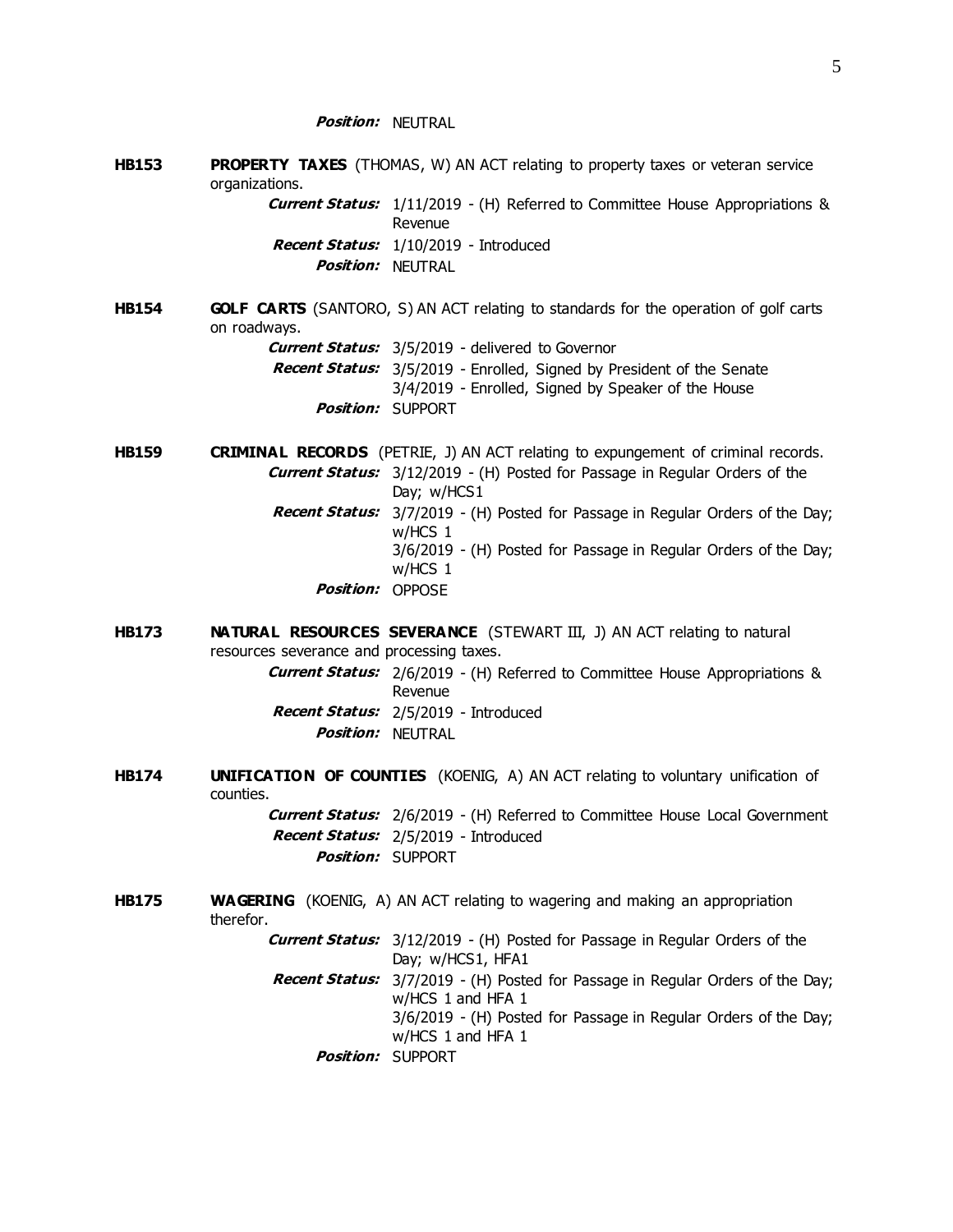**HB176 INSURA NCE POLICIES** (KOENIG, A) AN ACT relating to surcharges on insurance polices.

> **Current Status:** 2/27/2019 - (S) Referred to Committee Senate Appropriations & Revenue **Recent Status:** 2/25/2019 - received in Senate 2/22/2019 - (H) THIRD READING, passed 84-11 with floor

amendment (1) **Position:** UNDER REVIEW

**HB179 COUNTY ROADS** (PRUNTY, M) AN ACT relating to county roads. **Current Status:** 2/6/2019 - (H) Referred to Committee House Transportation **Recent Status:** 2/5/2019 - Introduced **Position:** OPPOSE

**HB187 BROADBA ND TECHNOLOGIES** (HART, M) AN ACT relating to exempting property used in the deployment of advanced broadband technologies from state and local advolorum taxation and declaring an emergency

> **Current Status:** 2/6/2019 - (H) Referred to Committee House Appropriations & Revenue **Recent Status:** 2/5/2019 - Introduced **Position:** OPPOSE

- **HB189 PAROLE VIOLATORS** (BLANTON, J) AN ACT relating to parole violators. **Current Status:** 3/7/2019 - (S) SECOND READING to Rules as Consent **Recent Status:** 3/7/2019 - Senate Judiciary, (Bill Scheduled for Hearing) 3/6/2019 - (S) Returned to Committee Senate Judiciary **Position:** UNDER REVIEW
- **HB191 PEACE OFFICER CERTIFICATION** (BLANTON, J) AN ACT relating to revocation of peace officer certification. **Current Status:** 3/6/2019 - (S) Returned to Committee Senate State & Local
	- Government **Recent Status:** 3/6/2019 - (S) SECOND READING 3/6/2019 - (S) Taken From Committee **Position:** ACTIVELY SUPPORT
- **HB198 COAL SEVERANCE RECEIPTS** (GOOCH, J) AN ACT relating to the distribution of coal severance receipts.
	- **Current Status:** 2/6/2019 (H) Referred to Committee House Appropriations & Revenue **Recent Status:** 2/5/2019 - Introduced **Position:** ACTIVELY SUPPORT
- **HB201 SERVICE OF PROCESS** (FISCHER, J) AN ACT relating to service of process of noncitizens of this Commonwealth. **Current Status:** 3/5/2019 - delivered to Governor **Recent Status:** 3/5/2019 - Enrolled, Signed by President of the Senate 3/5/2019 - Enrolled, Signed by Speaker of the House **Position:** UNDER REVIEW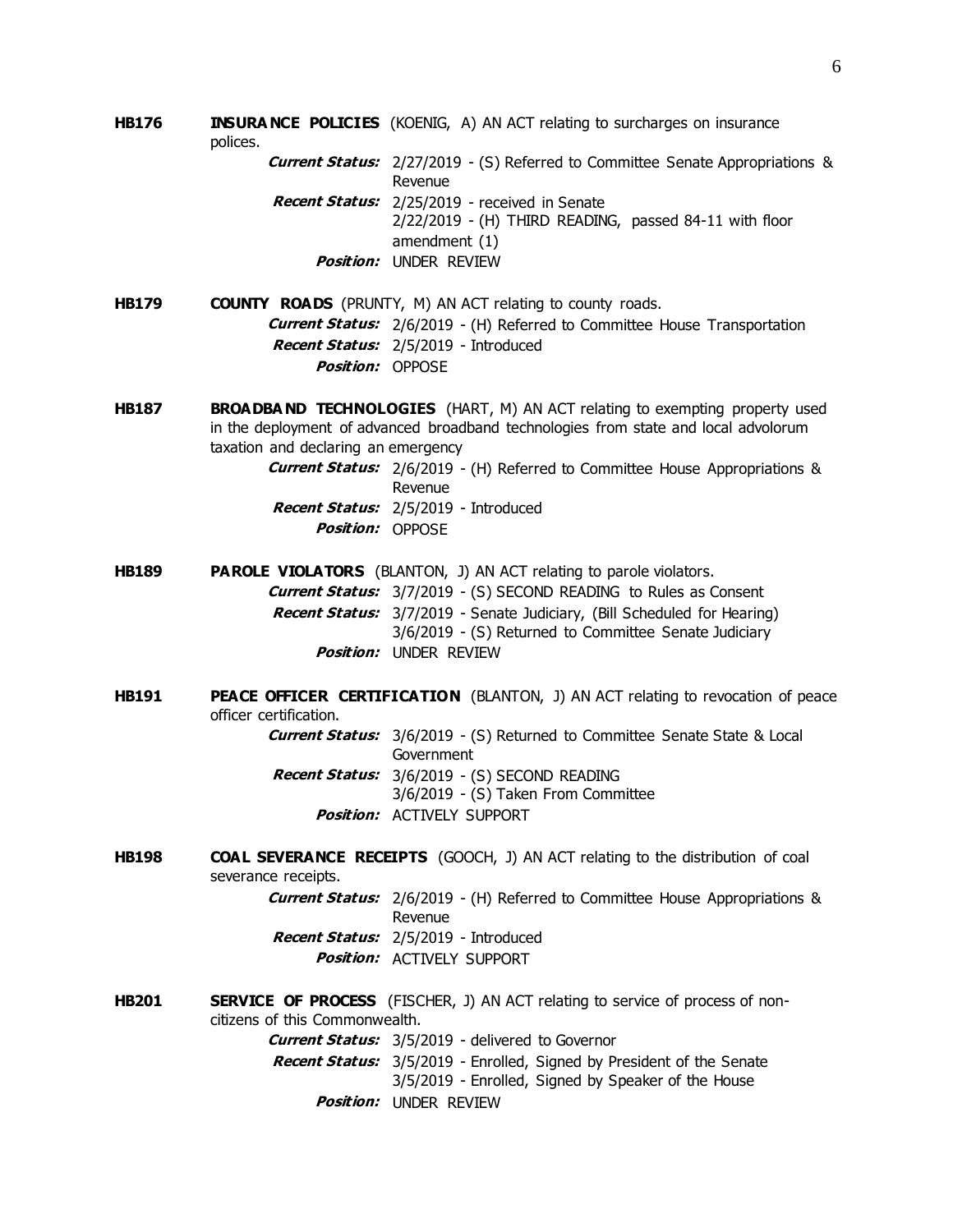**HB203 RURAL OPPORTUNITY AND ZONE JOBS ACT** (BLANTON, J) AN ACT creating the Kentucky Rural and Opportunity Zone Jobs Act. **Current Status:** 3/4/2019 - floor amendment (1) filed **Recent Status:** 3/1/2019 - (H) recommitted to committee House Appropriations & Revenue 3/1/2019 - (H) SECOND READING, to Rules **Position:** SUPPORT

**HB214 LOCAL GOVERNMENT** (KOENIG, A) AN ACT relating to local government. **Current Status:** 3/12/2019 - (H) Posted for Passage in Regular Orders of the Day; w/HFA1, 2, 3, 4 **Recent Status:** 3/7/2019 - (H) Posted for Passage in Regular Orders of the Day; w/HFA 1,2,3,4 3/6/2019 - (H) Posted for Passage in Regular Orders of the Day; w/HFA 1,2,3,4 **Position:** ACTIVELY SUPPORT

**HB234 ADMINISTRATIVE PAROLE** (BOOKER, C) AN ACT relating to administrative parole. **Current Status:** 2/6/2019 - (H) Referred to Committee House Judiciary **Recent Status:** 2/5/2019 - Introduced **Position:** OPPOSE

**HB240 COUNTY APPOINTMENTS** (HUFF, T) AN ACT relating to county appointments. **Current Status:** 3/5/2019 - delivered to Governor **Recent Status:** 3/5/2019 - Enrolled, Signed by President of the Senate 3/4/2019 - Enrolled, Signed by Speaker of the House **Position:** SUPPORT

- **HB245 SHERIFF'S FEES** (THOMAS, W) AN ACT relating to sheriff's fees. **Current Status:** 2/27/2019 - (S) Referred to Committee Senate State & Local Government **Recent Status:** 2/25/2019 - received in Senate 2/22/2019 - (H) THIRD READING, passed 95-0 **Position:** UNDER REVIEW
- **HB265 MARIJUA NA POSSESSION** (BOOKER, C) AN ACT relating to marijuana possession. **Current Status:** 2/7/2019 - (H) Referred to Committee House Judiciary **Recent Status:** 2/6/2019 - Introduced **Position:** OPPOSE
- **HB273 FIREFIGHTER PROGRAMS** (MEREDITH, M) AN ACT relating to professional and volunteer firefighter programs, declaring an emergency, and making an appropriation therefor.

**Current Status:** 3/6/2019 - (S) Referred to Committee Senate Appropriations & Revenue **Recent Status:** 3/6/2019 - (S) Returned to Committee Senate Committee on Committees 3/6/2019 - (S) FIRST READING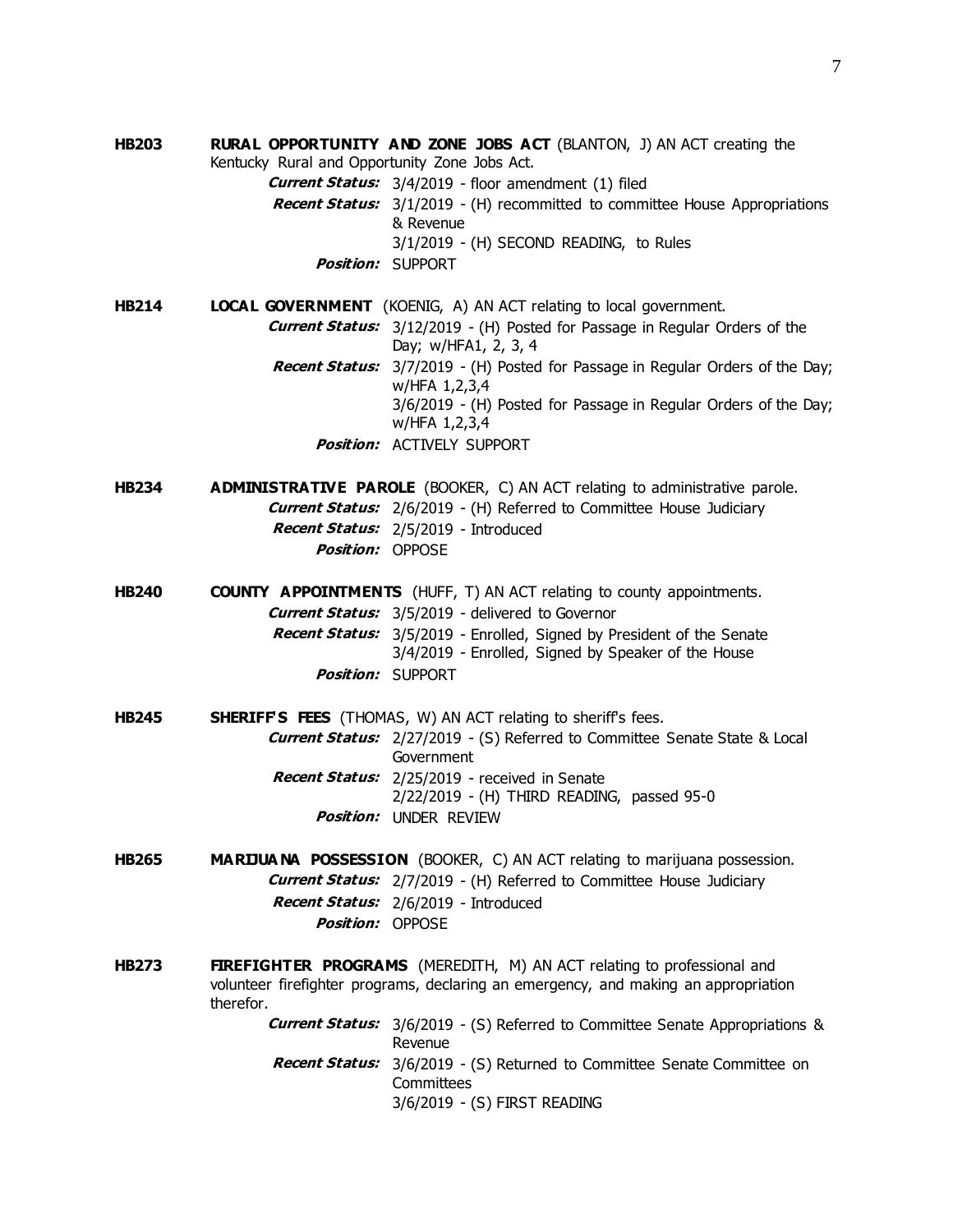**Position:** SUPPORT

- **HB279 ANIMAL POWERED VEHICLES** (DUPLESSIS, J) AN ACT relating to the operation of a vehicle propelled by animal power. **Current Status:** 2/8/2019 - (H) Referred to Committee House Transportation **Recent Status:** 2/7/2019 - Introduced **Position:** SUPPORT
- **HB286 TAXATION** (RUDY, S) AN ACT relating to taxation. **Current Status:** 2/13/2019 - (H) posted in committee House Appropriations & Revenue **Recent Status:** 2/11/2019 - (H) Referred to Committee House Appropriations & Revenue 2/8/2019 - Introduced **Position:** UNDER REVIEW

**HB292 TAX EXPENDITURES** (TIPTON, J) AN ACT relating to tax expenditures.

**Current Status:** 2/27/2019 - (H) posted in committee House Appropriations & Revenue **Recent Status:** 2/11/2019 - (H) Referred to Committee House Appropriations & Revenue 2/8/2019 - Introduced **Position:** UNDER REVIEW

**HB304 MOTOR BOAT REGISTRA TION** (CARNEY, J) AN ACT relating to the registration of motor boats and declaring an emergency. **Current Status:** 2/13/2019 - (H) posted in committee House Appropriations & Revenue **Recent Status:** 2/12/2019 - (H) Referred to Committee House Appropriations & Revenue 2/11/2019 - Introduced

**Position:** ACTIVELY SUPPORT

**HB307 KERS EMPLOYER CONTRIBUTION RATES** (GRAVISS, J) AN ACT relating to employer contribution rates for Kentucky Employees Retirement System for fiscal year 2019-2020 and making an appropriation therefor.

> **Current Status:** 2/12/2019 - (H) Referred to Committee House State Government **Recent Status:** 2/11/2019 - Introduced **Position:** ACTIVELY SUPPORT

**HB309 PRECINCT ELECTION OFFICERS** (HATTON, A) AN ACT relating to precinct election officers. **Current Status:** 2/12/2019 - (H) Referred to Committee House Elections, Const.

Amendments & Intergovernmental Affairs **Recent Status:** 2/11/2019 - Introduced **Position: OPPOSE**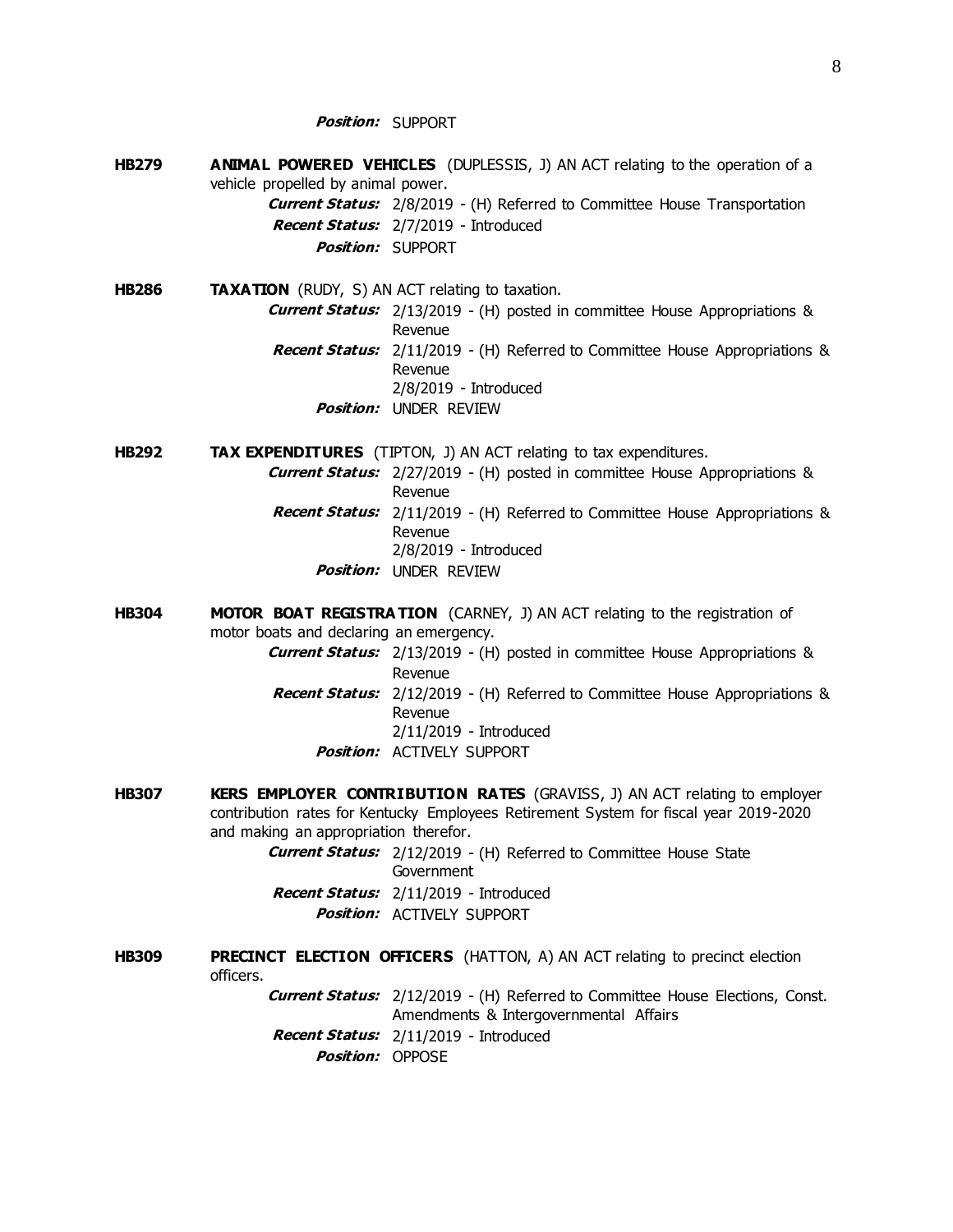**HB329 DEMENTIA AND ALZHEIMER'S TRAINING** (JENKINS, J) AN ACT relating to dementia and Alzheimer's training for emergency medical service personnel, emergency medical technicians, first responders, and paramedics.

> **Current Status:** 2/13/2019 - (H) Referred to Committee House Health and Family Services **Recent Status:** 2/12/2019 - Introduced **Position:** UNDER REVIEW

**HB335 COUNTY PROPERTY DISPOSITION** (ELKINS, L) AN ACT relating to the disposition of county property.

> **Current Status:** 3/7/2019 - (S) Posted for Passage in Consent Orders of the Day for Thursday, March 7, 2019

**Recent Status:** 3/6/2019 - (S) SECOND READING to Rules as Consent 3/6/2019 - Senate State & Local Government , (Bill Scheduled for Hearing) **Position:** ACTIVELY SUPPORT

**HB337 DEPUTY SHERIFFS** (RUDY, S) AN ACT relating to deputy sheriffs **Current Status:** 2/27/2019 - (S) Referred to Committee Senate State & Local **Government Recent Status:** 2/25/2019 - received in Senate 2/22/2019 - (H) THIRD READING, passed 95-0 **Position:** SUPPORT

**HB345 LOCAL DEVELOPMENT** (ROTHENBURGER, R) AN ACT relating to resources for local development.

> **Current Status:** 2/14/2019 - (H) Referred to Committee House Local Government **Recent Status:** 2/13/2019 - Introduced **Position:** OPPOSE

**HB348 CONSTITUTION OF KENTUCKY** (GENTRY, A) AN ACT proposing an amendment to section 226 of the Constitution of Kentucky relating to casino gaming.

**Current Status:** 2/14/2019 - (H) Referred to Committee House Elections, Const. Amendments & Intergovernmental Affairs **Recent Status:** 2/13/2019 - Introduced

- **Position:** SUPPORT
- **HB352 PETROLEUM PRODUCT TRANSPORTATION** (UPCHURCH, K) AN ACT relating to the transportation of unrefined petroleum products and making an appropriation therefor. **Current Status:** 3/1/2019 - (S) Referred to Committee Senate Transportation **Recent Status:** 2/27/2019 - received in Senate 2/26/2019 - floor amendment (3) defeated **Position:** OPPOSE

**HB354 TAXATION** (RUDY, S) AN ACT relating to taxation. **Current Status:** 3/6/2019 - (H) Free Conference Committee Appointed in H & S Sen: McDaniel (Chair), Stivers, Thayer, Givens, Humphries, Wilson, Raque-Adams, McGarvey, Turner, Parrett Rep: Osborne,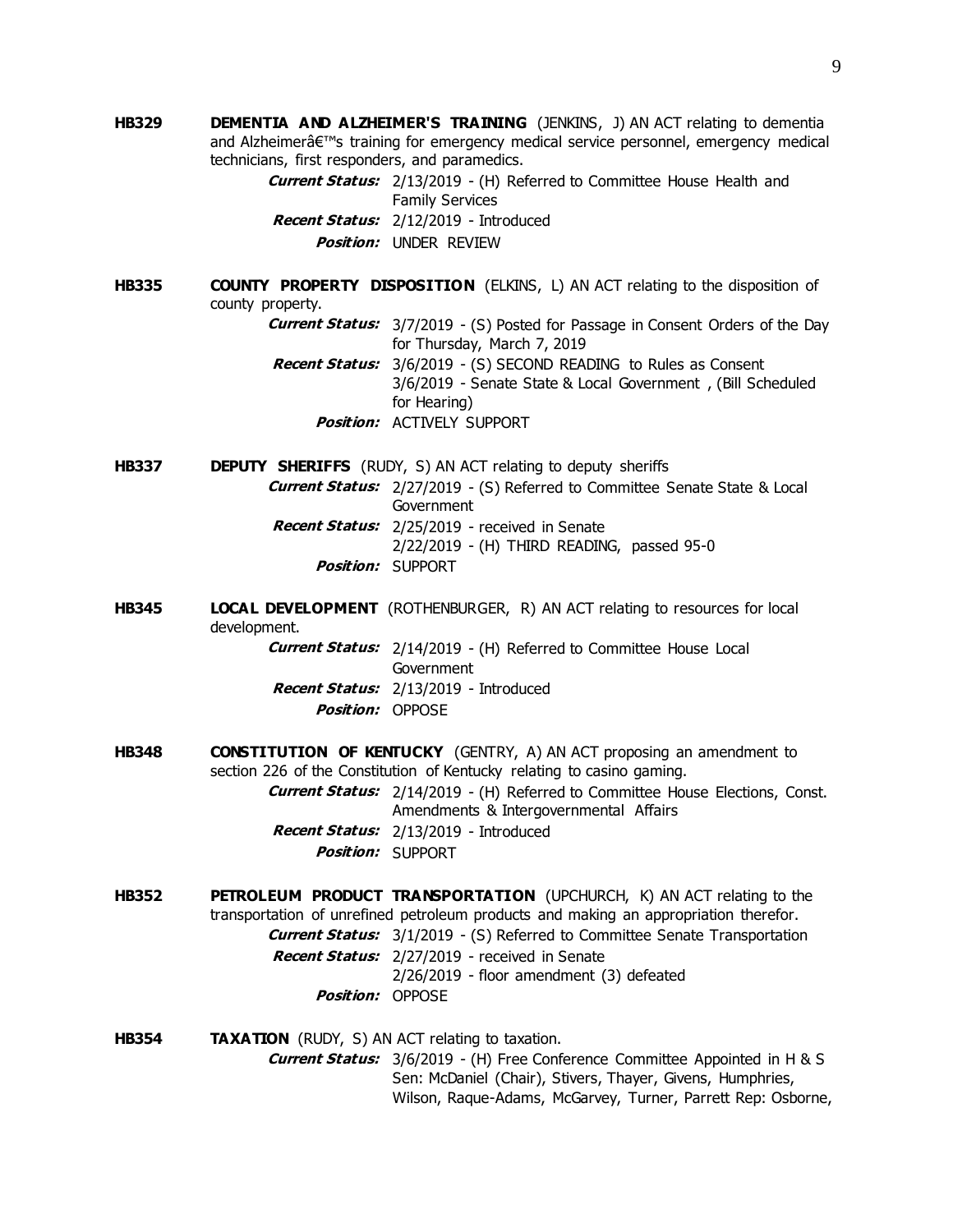- **Recent Status:** 3/6/2019 Conference Committee report adopted in House Could Not Agree 3/5/2019 - Conference Committee Appointed in House & Senate Sen: McDaniel (Chair), Stivers, Thayer, Givens, Humphries, Wilson, Raque-Adams, McGarvey, Turner, Parrett Rep: Osborne, Meade, Carney, Miles, McCoy, Rudy, Pratt, Adkins, Jenkins and Graham.
	- **Position:** UNDER REVIEW
- **HB358 KERS** (TIPTON, J) AN ACT relating to the Kentucky Employees Retirement System and declaring an emergency.

**Current Status:** 3/6/2019 - (S) Returned to Committee Senate State & Local **Government Recent Status:** 3/6/2019 - (S) FIRST READING

- 3/6/2019 (S) Taken From Committee **Position:** SUPPORT
- **HB363 ELECTIONS** (SOROLIS, M) AN ACT relating to elections. **Current Status:** 2/15/2019 - (H) Referred to Committee House Elections, Const. Amendments & Intergovernmental Affairs **Recent Status:** 2/14/2019 - Introduced **Position:** OPPOSE

**HB364 VOTER REGISTRATION** (SOROLIS, M) AN ACT relating to voter registration. **Current Status:** 2/15/2019 - (H) Referred to Committee House Elections, Const. Amendments & Intergovernmental Affairs **Recent Status:** 2/14/2019 - Introduced **Position:** UNDER REVIEW

**HB370 UNMA NNED AIRCRAFT SYSTEMS** (ONGE, D) AN ACT relating to unmanned aircraft systems.

> **Current Status:** 2/19/2019 - (H) posted in committee House Small Business & Information Technology **Recent Status:** 2/15/2019 - (H) Referred to Committee House Small Business & Information Technology 2/14/2019 - Introduced **Position:** OPPOSE

- **HB372 VOTING** (BOOKER, C) AN ACT relating to early voting in person absentee voting. **Current Status:** 2/15/2019 - (H) Referred to Committee House Elections, Const. Amendments & Intergovernmental Affairs **Recent Status:** 2/14/2019 - Introduced **Position:** OPPOSE
- **HB375 CALL LOCATION INFORMATION** (ROWLAND, B) AN ACT relating to call location information.

**Current Status:** 3/7/2019 - (S) SECOND READING to Rules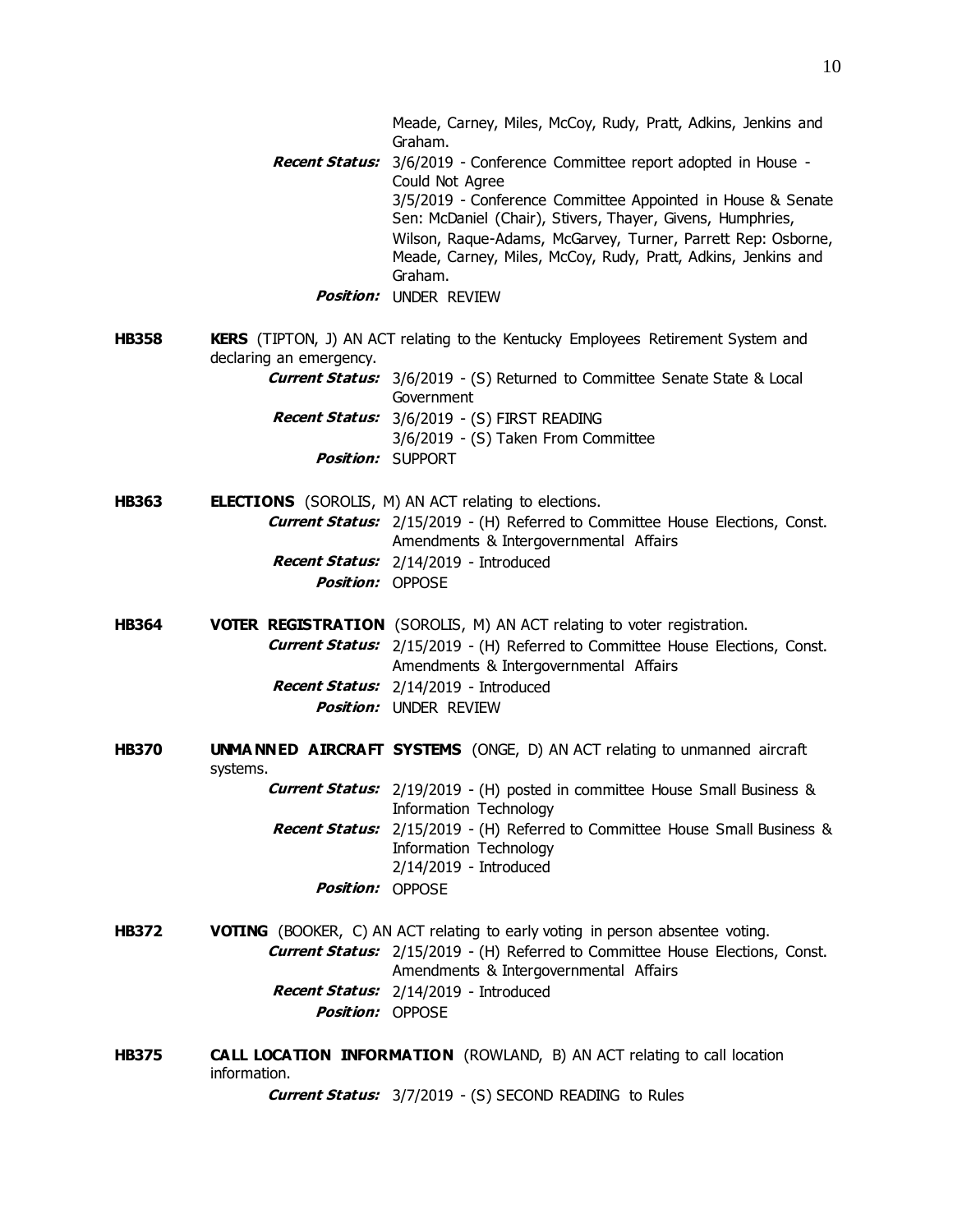- **Recent Status:** 3/7/2019 Senate Judiciary, (Bill Scheduled for Hearing) 3/6/2019 - (S) Returned to Committee Senate Judiciary **Position:** UNDER REVIEW
- **HB380 FINA NCIAL TRANSPARENCY** (NEMES, J) AN ACT relating to financial transparency. **Current Status:** 2/20/2019 - House Judiciary, (Bill Scheduled for Hearing) **Recent Status:** 2/15/2019 - (H) Referred to Committee House Judiciary 2/14/2019 - Introduced **Position:** SUPPORT
- **HB384 CERS** (TIPTON, J) AN ACT relating to County Employee Retirement System employee contribution rates. **Current Status:** 2/15/2019 - (H) Referred to Committee House Local Government

**Recent Status:** 2/14/2019 - Introduced **Position:** ACTIVELY SUPPORT

- **HB395 NONPROFIT EMERGENCY MEDICAL SERVICES** (MOORE, T) AN ACT relating to nonprofit emergency medical services and making an appropriation therefor. **Current Status:** 2/19/2019 - (H) Referred to Committee House Local Government **Recent Status:** 2/15/2019 - Introduced **Position:** SUPPORT
- **HB397 COUNTY SHERIFF'S FEES** (BOWLING, A) AN ACT relating to county sheriff's fees. **Current Status:** 3/6/2019 - (S) Referred to Committee Senate State & Local Government **Recent Status:** 3/4/2019 - received in Senate 3/1/2019 - (H) THIRD READING, passed 97-0 **Position:** ACTIVELY SUPPORT
- **HB412 RAILROAD CROSSINGS** (SANTORO, S) AN ACT relating to railroad crossings. **Current Status:** 2/20/2019 - (H) Referred to Committee House Transportation **Recent Status:** 2/19/2019 - Introduced **Position:** UNDER REVIEW
- **HB414 COUNTY TAXES** (ELLIOTT, D) AN ACT relating to county taxes. **Current Status:** 2/20/2019 - (H) Referred to Committee House Local **Government Recent Status:** 2/19/2019 - Introduced **Position:** UNDER REVIEW
- **HB419 REEMPLOYMENT** (ROWLAND, B) AN ACT relating to contracting for reemployment of retired state and local employees.
	- **Current Status:** 3/7/2019 (S) Posted for Passage in Consent Orders of the Day for Thursday, March 7, 2019
	- **Recent Status:** 3/6/2019 (S) SECOND READING to Rules as Consent 3/6/2019 - Senate State & Local Government , (Bill Scheduled for Hearing)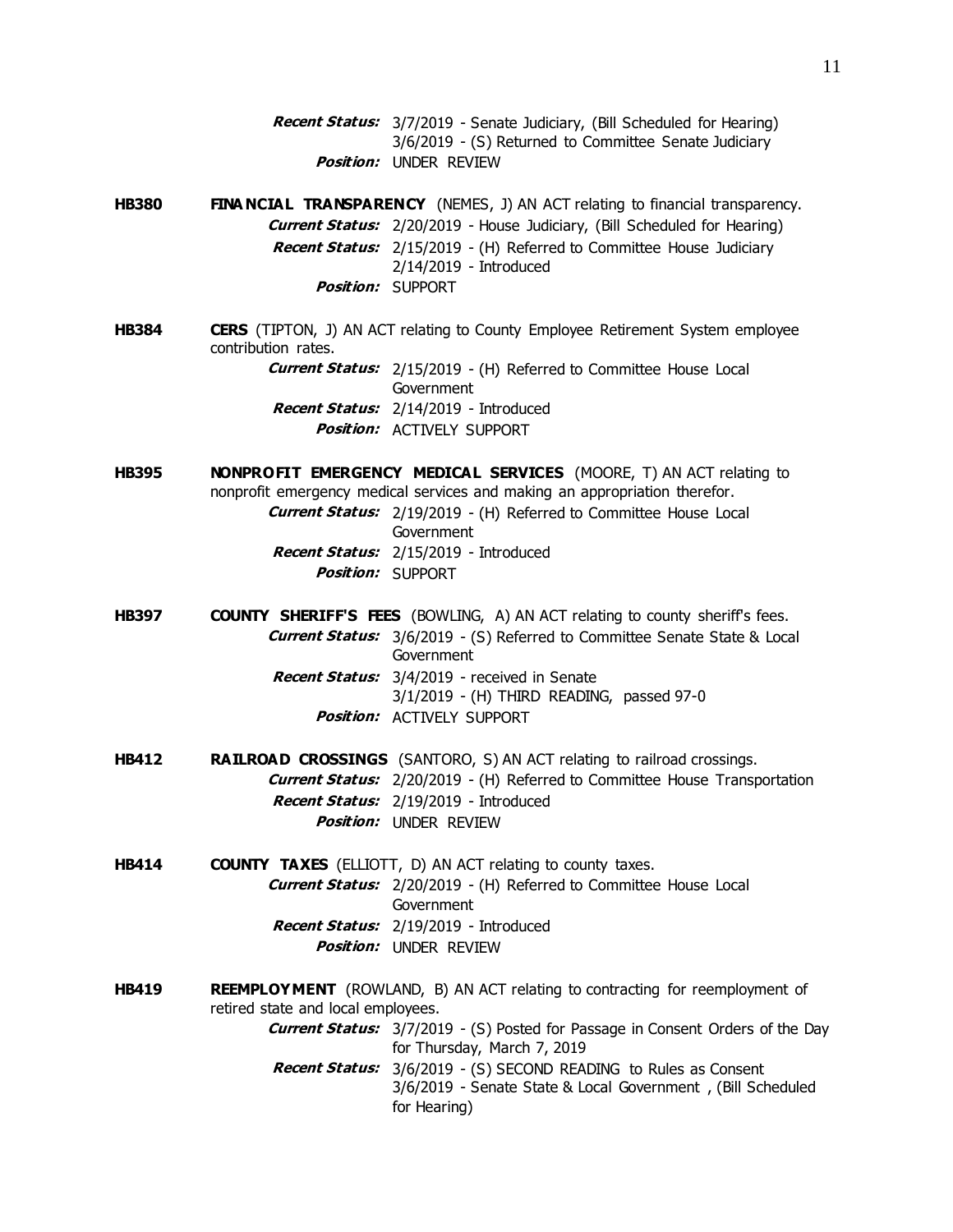**Position:** ACTIVELY SUPPORT

- **HB421 NATURAL RESOURCES SEVERANCE TAX** (MILES, S) AN ACT relating to the natural resources severance and processing tax. **Current Status:** 2/20/2019 - (H) Referred to Committee House Appropriations & Revenue **Recent Status:** 2/19/2019 - Introduced **Position:** UNDER REVIEW
- **HB428 ALCOHOL MONITORING DEVICES** (MCCOY, C) AN ACT relating to alcohol monitoring devices. **Current Status:** 2/20/2019 - (H) Referred to Committee House Judiciary **Recent Status:** 2/19/2019 - Introduced **Position:** UNDER REVIEW
- **HB430 LAW ENFORCEMENT SEIZURE** (MADDOX, S) AN ACT relating to law enforcement seizure of money or property.

**Current Status:** 2/22/2019 - (H) posted in committee House Judiciary **Recent Status:** 2/20/2019 - (H) Referred to Committee House Judiciary 2/19/2019 - Introduced **Position:** UNDER REVIEW

**HB433 ELECTIONS** (SOROLIS, M) AN ACT relating to elections and making an appropriation therefor.

> **Current Status:** 2/20/2019 - (H) Referred to Committee House Elections, Const. Amendments & Intergovernmental Affairs **Recent Status:** 2/19/2019 - Introduced **Position:** NEUTRAL

**HB476 AREA DEVELOPMENT DISTRICTS** (DUPLESSIS, J) AN ACT relating to area development districts.

> **Current Status:** 3/7/2019 - (S) Referred to Committee Senate State & Local Government **Recent Status:** 3/6/2019 - received in Senate

- 3/5/2019 (H) THIRD READING, passed 98-0 with Committee Substitute (1) **Position:** UNDER REVIEW
- **HB477 FUNDING PUBLIC LIBRARIES** (DUPLESSIS, J) AN ACT relating to funding public libraries and making an appropriation therefor. **Current Status:** 2/21/2019 - (H) Referred to Committee House Appropriations & Revenue **Recent Status:** 2/20/2019 - Introduced **Position:** UNDER REVIEW
- **HB489 KRS AND TRS BOARD OF TRUSTEES** (MILLER, J) AN ACT relating to fiduciary and ethical duties of the Boards of Trustees for the Kentucky Retirement Systems and the Teachers Retirement System.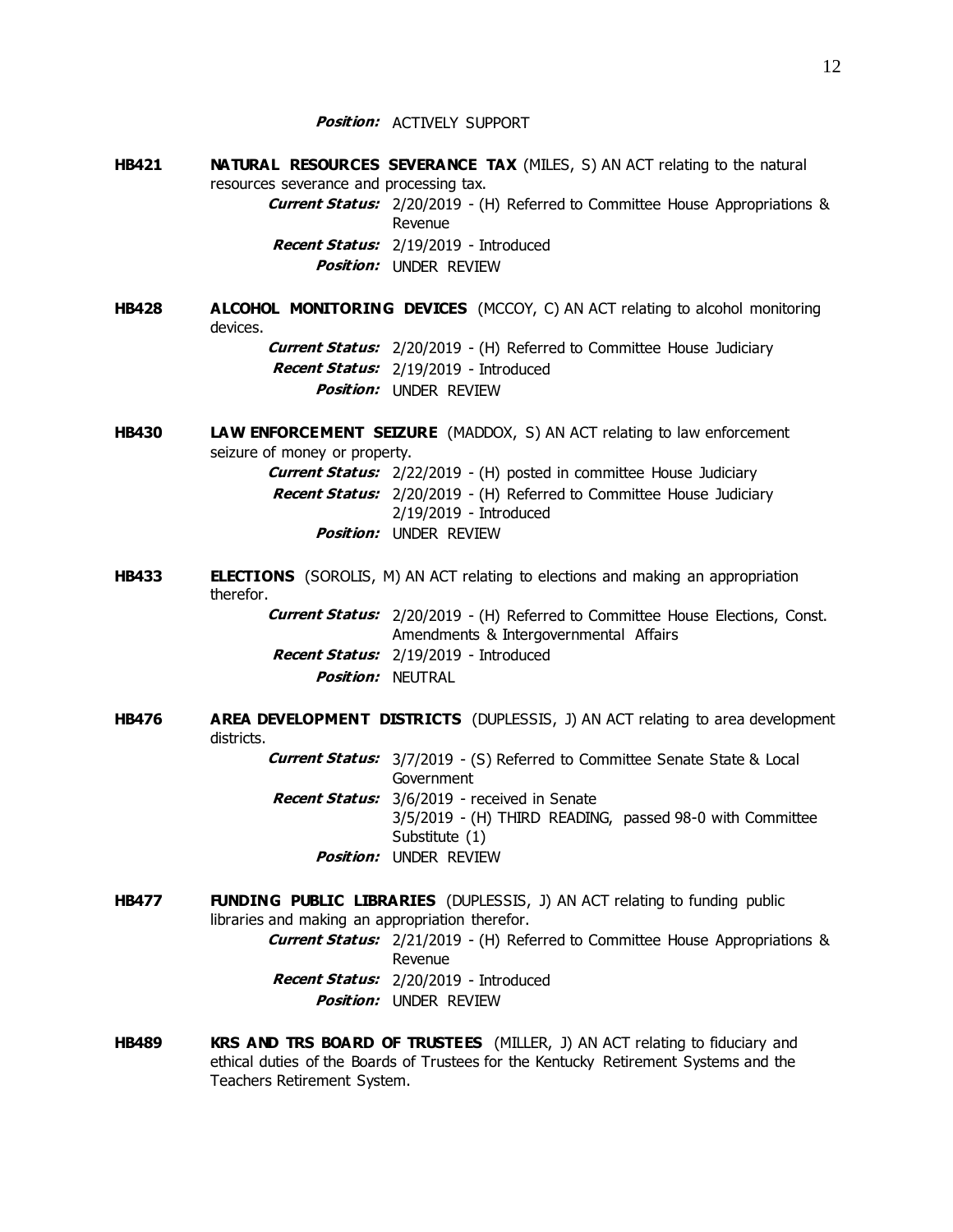- **Current Status:** 3/7/2019 (S) Referred to Committee Senate State & Local Government **Recent Status:** 3/6/2019 - (S) Returned to Committee Senate Committee on **Committees** 3/6/2019 - (S) FIRST READING **Position:** SUPPORT
- **HB493 EMERGENCY SERVICES DISTRICTS** (MASSEY, C) AN ACT relating to consolidated emergency services districts and making an appropriation therefor.
	- **Current Status:** 2/27/2019 House Local Government , (Bill Scheduled for Hearing) **Recent Status:** 2/22/2019 - (H) posted in committee House Local Government 2/21/2019 - (H) Referred to Committee House Local Government **Position:** SUPPORT
- **HB505 EMPLOYER CONTRIBUTION RATES** (MILLER, J) AN ACT relating to retirement system employer contribution rates.

**Current Status:** 2/21/2019 - (H) Referred to Committee House State Government **Recent Status:** 2/20/2019 - Introduced **Position:** SUPPORT

**HB507 ELECTRONIC SPEED ENFORCEMENT** (MEEKS, R) AN ACT relating to electronic speed enforcement.

> **Current Status:** 2/21/2019 - (H) Referred to Committee House Transportation **Recent Status:** 2/20/2019 - Introduced **Position:** OPPOSE

- **HB510 ELECTIONS** (HUFF, R) AN ACT relating to elections **Current Status:** 2/25/2019 - (H) posted in committee House Elections, Const. Amendments & Intergovernmental Affairs **Recent Status:** 2/21/2019 - (H) Referred to Committee House Elections, Const. Amendments & Intergovernmental Affairs 2/20/2019 - Introduced **Position:** UNDER REVIEW
- **HB517 TRANSPORTATION FUNDING** (SANTORO, S) AN ACT relating to the funding of transportation and making an appropriation therefor. **Current Status:** 3/5/2019 - House Appropriations & Revenue, (Bill Scheduled for Hearing) **Recent Status:** 3/4/2019 - (H) Returned to Committee House Appropriations & Revenue 3/4/2019 - (H) SECOND READING **Position:** ACTIVELY SUPPORT
- **HB522 ELECTIONS** (OSBORNE, D) AN ACT relating to elections and making an appropriation therefor.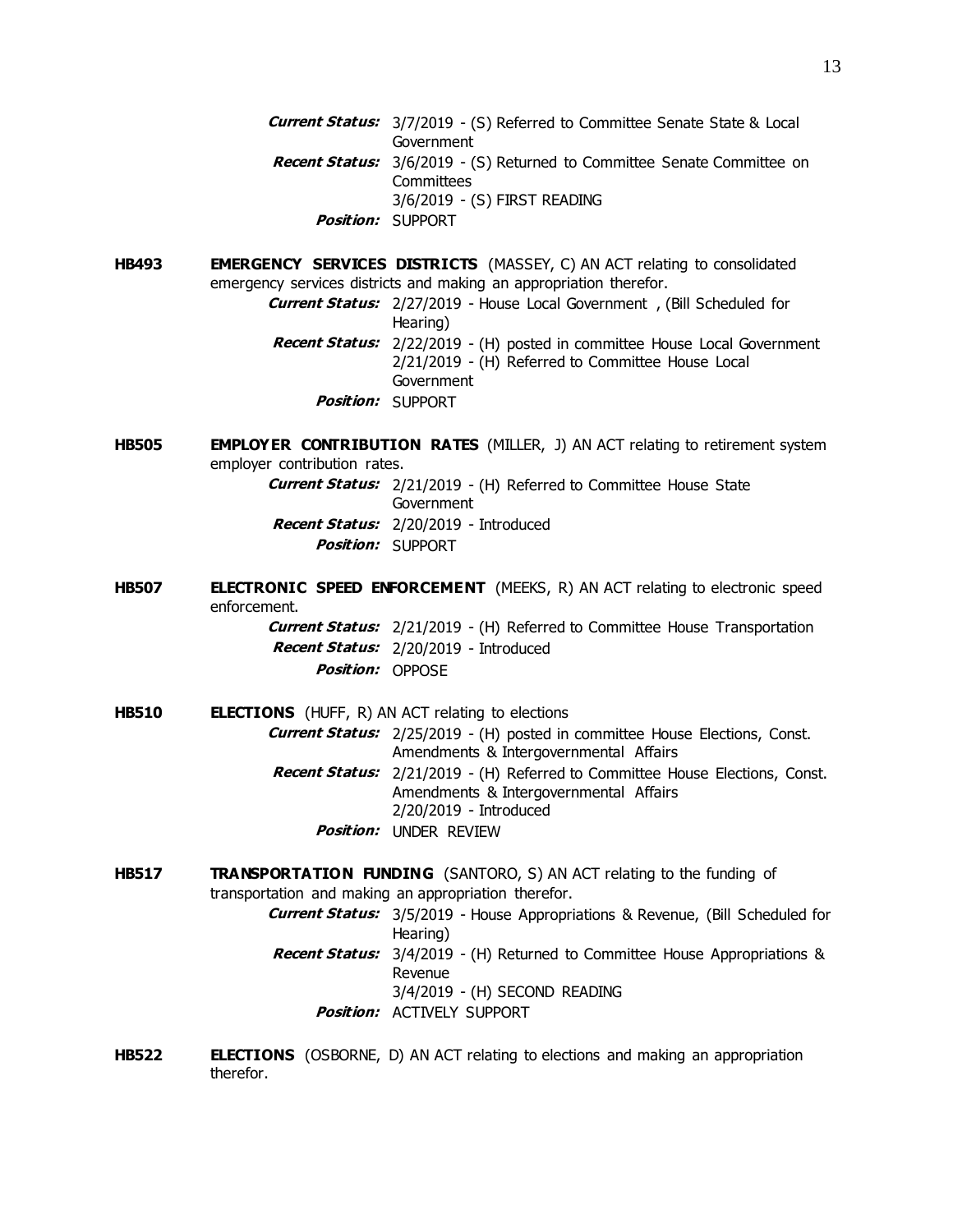**HCR54 MILEAGE-BASED TRANSPORTATION FUNDING TASK FORCE** (KOENIG, A) A CONCURRENT RESOLUTION establishing the Mileage-Based Transportation Funding Task Force.

> **Current Status:** 2/6/2019 - (H) Referred to Committee House Transportation **Recent Status:** 2/5/2019 - Introduced **Position:** ACTIVELY SUPPORT

**HCR56 SMALL COMMUNITY TASK FORCE** (TIPTON, J) A CONCURRENT RESOLUTION establishing the Small Community Public Drinking Water System Failure Prevention Task Force.

> **Current Status:** 2/27/2019 - (S) Referred to Committee Senate State & Local Government **Recent Status:** 2/25/2019 - received in Senate 2/22/2019 - (H) THIRD READING, passed 95-0 with Committee Substitute (1) committee amendment (1-title)

- **Position:** ACTIVELY SUPPORT
- **HJR71 ENERGY AND ENVIRONMENT CABINET** (GOOCH, J) A JOINT RESOLUTION directing the Energy and Environment Cabinet to create a task force to study the funding of water infrastructure projects in communities that lack traditional funding sources.

**Current Status:** 2/11/2019 - (H) posted in committee House Natural Resources & Energy **Recent Status:** 2/6/2019 - (H) Referred to Committee House Natural Resources & Energy 2/5/2019 - Introduced

- **Position:** SUPPORT
- **HR45 SIMPSON COUNTY** (STONE, W) A RESOLUTION commemorating Simpson County on its bicentennial.
	- **Current Status:** 2/6/2019 to House Floor **Recent Status:** 2/5/2019 - Introduced **Position:** SUPPORT
- **HR59 HONORING DETECTIVE DEIDRE MENGEDOHT** (MILLER, J) A RESOLUTION adjourning the House of Representatives in honor and loving memory of Louisville Metro Police Detective Deidre Irene "Dee Dee" Mengedoht.

**Current Status:** 2/11/2019 - adopted by voice vote

**Recent Status:** 2/6/2019 - to House Floor 2/5/2019 - Introduced

**Position:** SUPPORT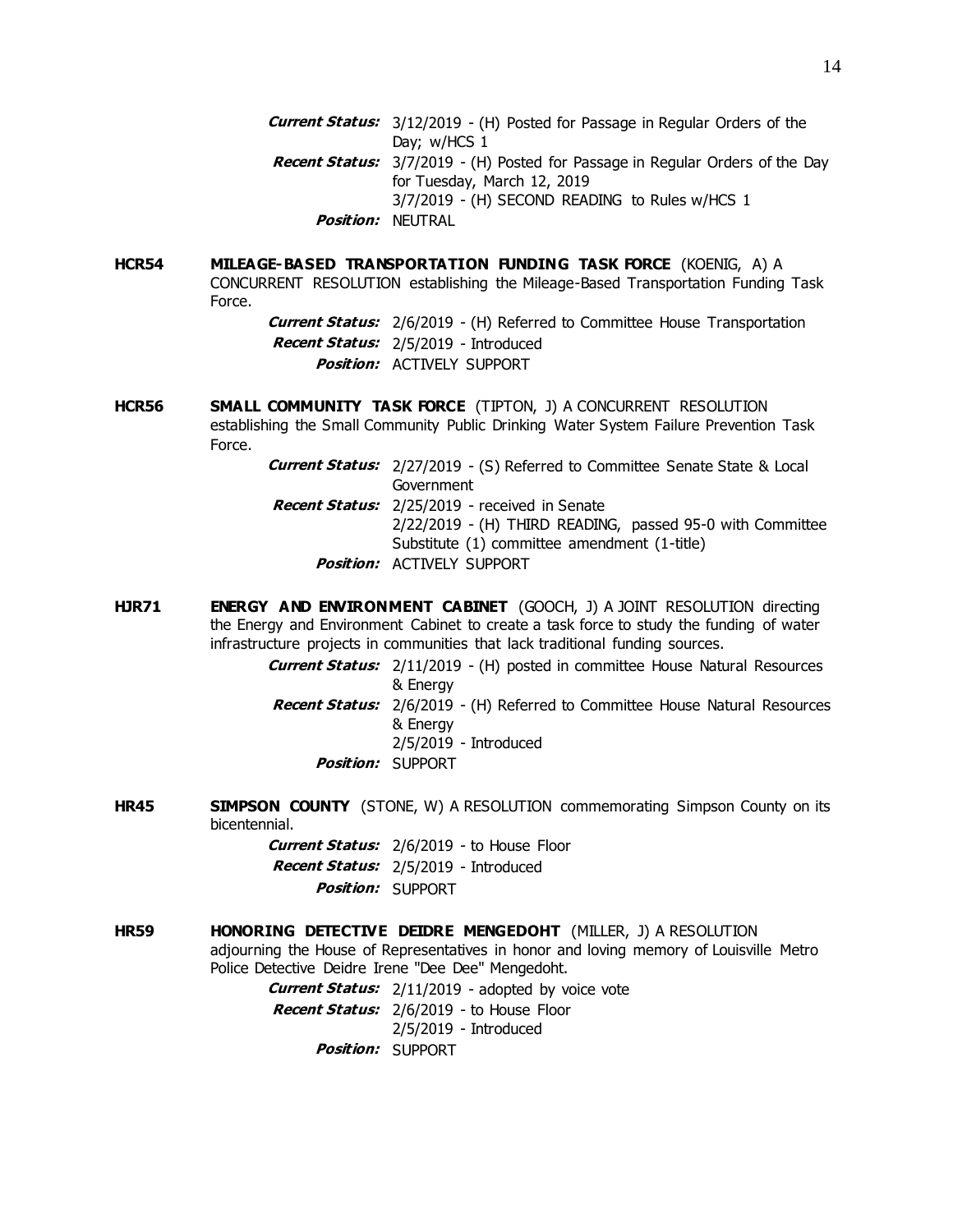**SB5 STATE OFFICERS** (MCDANIEL, C) AN ACT proposing to amend Section 95 of the Constitution of Kentucky relating to the election of state officers. **Current Status:** 2/22/2019 - (H) SECOND READING to Rules **Recent Status:** 2/5/2019 - (H) Referred to Committee House Elections, Const. Amendments & Intergovernmental Affairs 1/11/2019 - received in House **Position:** SUPPORT

**SB7 EMPLOYMENT** (STIVERS II, R) AN ACT relating to employment and declaring an emergency.

> **Current Status:** 3/12/2019 - (H) Posted for Passage in Regular Orders of the Day; w/HCS 1 and HFA 1,2,3

- **Recent Status:** 3/7/2019 (H) Posted for Passage in Regular Orders of the Day; w/HCS 1 and HFA 1,2,3 3/6/2019 - floor amendment (3) filed to Committee Substitute
	- **Position:** ACTIVELY SUPPORT

**SB10 <b>RETIREMENT SYSTEM PARTICIPATION** (MCDANIEL, C) AN ACT relating to agency cessation of participation in the Kentucky retirement systems and declaring an emergency. **Current Status:** 2/25/2019 - (S) Returned to Committee Senate State & Local Government **Recent Status:** 2/25/2019 - (S) SECOND READING to Rules 2/25/2019 - (S) Taken From Committee **Position:** UNDER REVIEW

**SB18 PREGNA NCY-RELA TED DISCRIMINATION** (KERR, A) AN ACT relating to pregnancyrelated discrimination.

> **Current Status:** 3/6/2019 - (H) Returned to Committee House Judiciary **Recent Status:** 3/6/2019 - (H) FIRST READING 3/6/2019 - (H) Taken From Committee **Position:** UNDER REVIEW

- **SB25 SPECIAL GOVERNMENTAL ENTITIES** (ALVARADO, R) AN ACT relating to special purpose governmental entities. **Current Status:** 2/27/2019 - (H) Referred to Committee House Appropriations & Revenue **Recent Status:** 2/26/2019 - received in House
	- 2/25/2019 (S) THIRD READING, passed 25-11 **Position:** UNDER REVIEW
- **SB26 LEVY OF TAXES** (ALVARADO, R) AN ACT relating to the levy of taxes. **Current Status:** 1/8/2019 - (S) Referred to Committee Senate State & Local Government **Recent Status:** 1/8/2019 - Introduced (Pre-Filed) 12/13/2018 - Pre-Filed **Position:** ACTIVELY OPPOSE
- **SB28 HAZARDOUS WASTE VIOLATIONS** (ALVARADO, R) AN ACT relating to notice of hazardous waste violations.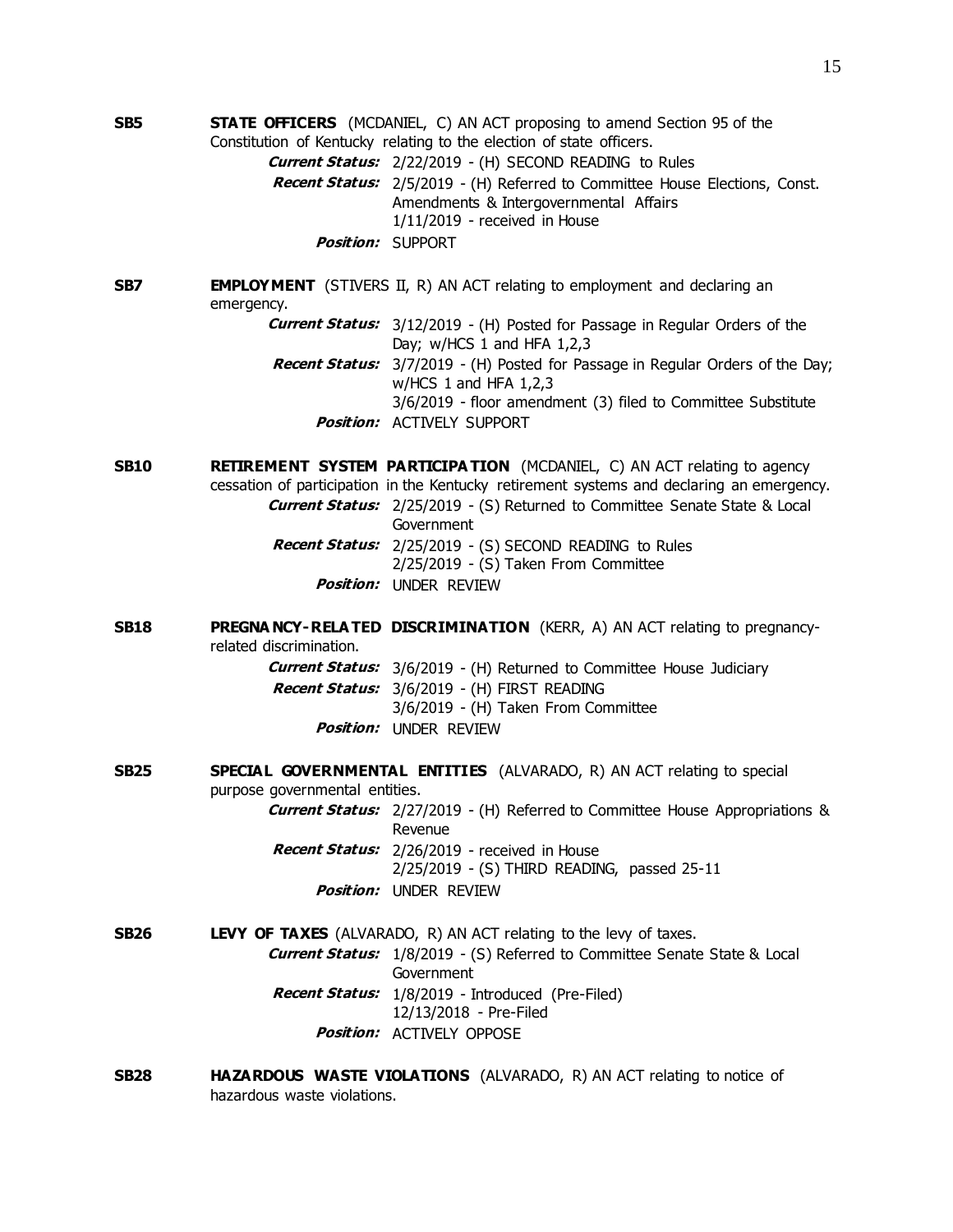**Current Status:** 3/7/2019 - (H) FIRST READING Consent Calendar w/HCS 1 **Recent Status:** 3/7/2019 - (H) Reported Favorably 3/7/2019 - House Natural Resources & Energy , (Bill Scheduled for Hearing) **Position:** SUPPORT

**SB29 ALCOHOLIC BEVERA GES** (CARROLL, D) AN ACT relating to licensing fees for the sale of alcoholic beverages.

> **Current Status:** 3/12/2019 - (H) Posted for Passage in Consent Orders of the Day **Recent Status:** 3/7/2019 - (H) Posted for Passage in Consent Orders of the Day for Tuesday, March 12, 2019 3/7/2019 - (H) SECOND READING, to Rules *Position:* NFUTRAL

**SB60 ELECTIONS** (MCDANIEL, C) AN ACT relating to elections. **Current Status:** 3/7/2019 - floor amendment (1) filed **Recent Status:** 3/7/2019 - (H) FIRST READING Regular Calendar 3/7/2019 - (H) Reported Favorably **Position:** SUPPORT

- **SB62 CORRECTIONS** (HIGDON, J) AN ACT relating to corrections. **Current Status:** 1/10/2019 - (S) Referred to Committee Senate Judiciary **Recent Status:** 1/8/2019 - Introduced *Position:* NFUTRAL
- **SB63 VOTING** (THOMAS, R) AN ACT relating to voting. **Current Status:** 1/10/2019 - (S) Referred to Committee Senate State & Local Government **Recent Status:** 1/8/2019 - Introduced **Position:** OPPOSE
- **SB80 CANNABIS** (SEUM, D) AN ACT relating to the regulation of cannabis and making an appropriation therefor. **Current Status:** 1/10/2019 - (S) Referred to Committee Senate Health & Welfare

**Recent Status:** 1/8/2019 - Introduced **Position:** OPPOSE

- **SB82 MARIJUA NA POSSESSION** (HIGDON, J) AN ACT relating to marijuana possession. **Current Status:** 2/26/2019 - (S) Referred to Committee Senate Judiciary **Recent Status:** 1/11/2019 - Introduced **Position:** OPPOSE
- **SB83 DRUG FREE WORKPLACE** (CLARK, P) AN ACT relating to a drug free workplace. **Current Status:** 2/5/2019 - (S) Referred to Committee Senate Economic Development, Tourism, and Labor **Recent Status:** 1/11/2019 - Introduced **Position:** OPPOSE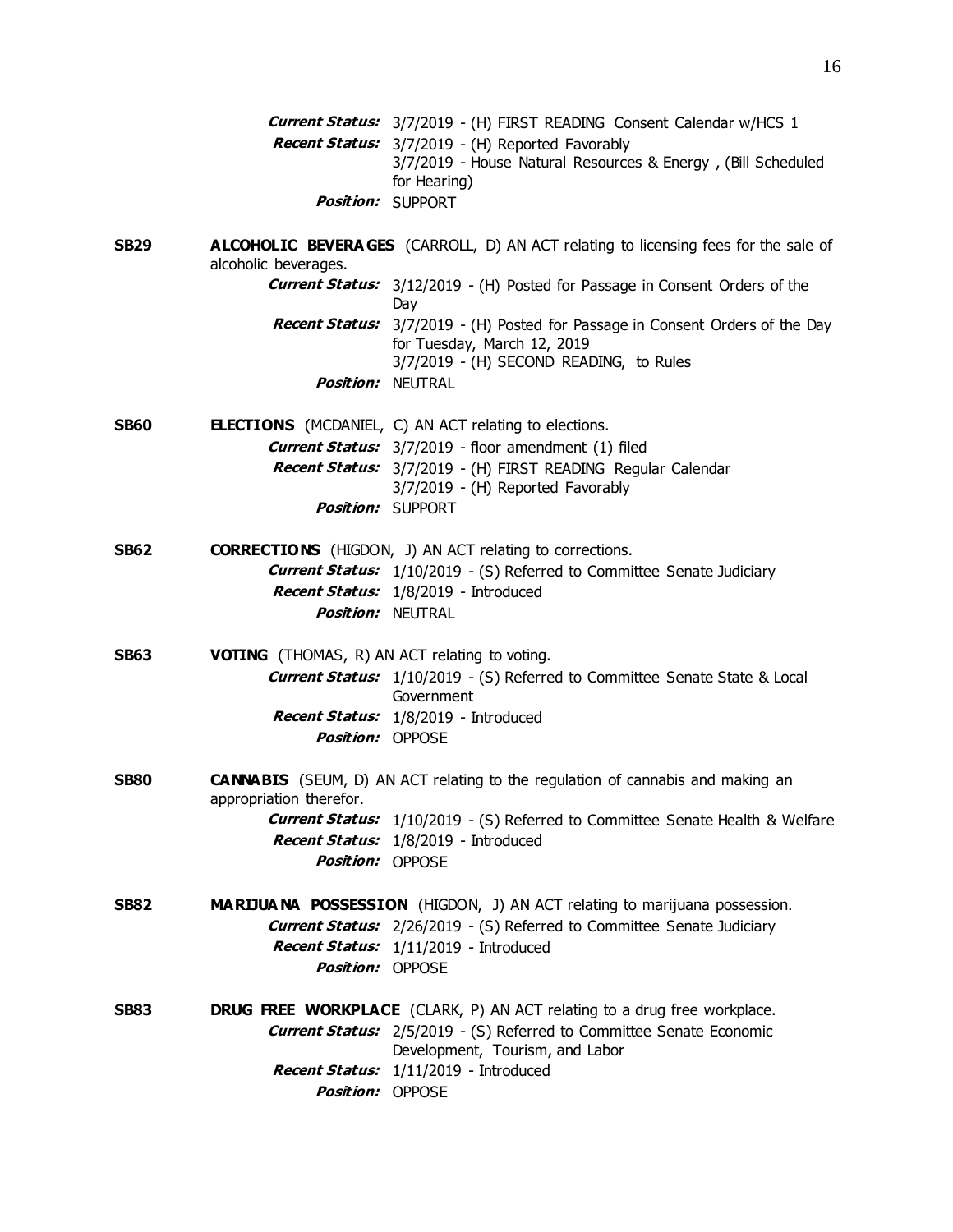**SB85 DRIVING UNDER THE INFLUENCE** (WESTERFIELD, W) AN ACT relating to driving under the influence and making an appropriation therefor.

> **Current Status:** 3/12/2019 - (H) Posted for Passage in Regular Orders of the Day; w/HCS 1 and HFA 1,2

- **Recent Status:** 3/7/2019 floor amendments (1) and (2) filed to Committee Substitute 3/7/2019 - (H) Posted for Passage in Regular Orders of the Day for Tuesday, March 12, 2019
	- **Position:** OPPOSE

## **SB89 METHAMPHETAMINE** (ALVARADO, R) AN ACT relating to methamphetamine.

**Current Status:** 3/12/2019 - (H) Posted for Passage in Consent Orders of the **Dav Recent Status:** 3/7/2019 - (H) Posted for Passage in Consent Orders of the Day

for Tuesday, March 12, 2019 3/7/2019 - (H) SECOND READING, to Rules **Position:** SUPPORT

## **SB129 <b>UNDERGROUND FACILITY PROTECTION** (HORNBACK, P) AN ACT relating to underground facility protection.

**Current Status:** 2/26/2019 - (S) recommitted to committee Senate Natural Resources & Energy **Recent Status:** 2/26/2019 - (S) Passed Over 2/26/2019 - (S) Returned to Committee Senate Natural Resources & Energy

- **Position:** UNDER REVIEW
- **SB137 MOTOR VEHICLE REPARATIONS ACT** (GIRDLER, R) AN ACT relating to Motor Vehicles Reparations Act.

**Current Status:** 2/8/2019 - (S) Referred to Committee Senate Banking & **Insurance Recent Status:** 2/6/2019 - Introduced **Position:** UNDER REVIEW

**SB150 CARRYING CONCEALED WEAPONS** (SMITH, B) AN ACT relating to carrying concealed weapons.

|                                | <b>Current Status:</b> 3/4/2019 - delivered to Governor                   |
|--------------------------------|---------------------------------------------------------------------------|
|                                | <b>Recent Status:</b> 3/4/2019 - Enrolled, Signed by Speaker of the House |
|                                | 3/4/2019 - Enrolled, Signed by President of the Senate                    |
| <b><i>Position:</i></b> OPPOSE |                                                                           |

**SB163 WATER AND SEWER UTILITIES** (CARPENTER, J) AN ACT relating to acquisition of water or sewer utilities. **Current Status:** 3/7/2019 - (S) Passed Over and retained in the Orders of the Day **Recent Status:** 3/7/2019 - (S) Posted for Passage in Regular Orders of the Day 3/6/2019 - (S) Passed Over and retained in the Orders of the Day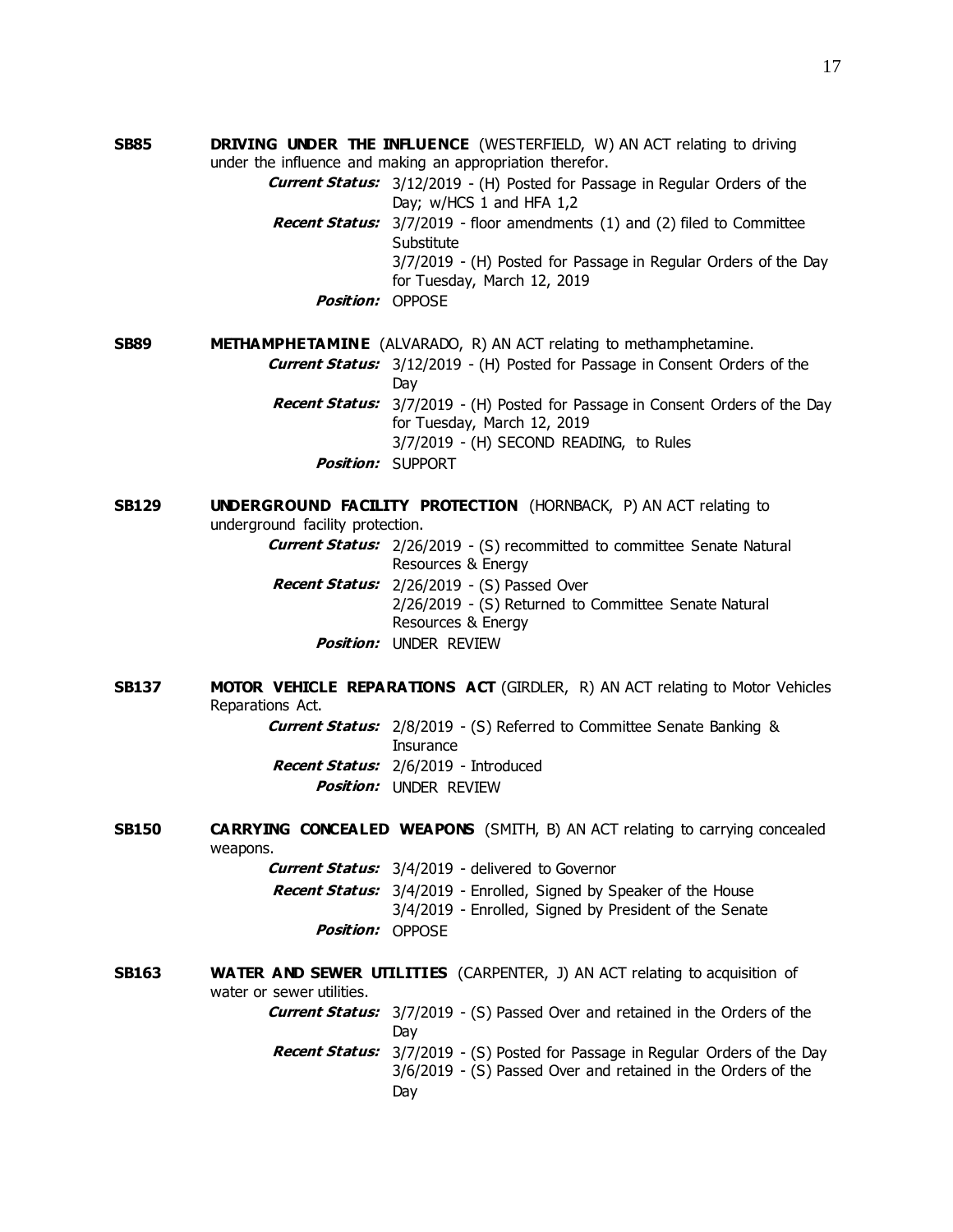- **SB168 PUBLIC RETIREMENT INFORMATION** (BUFORD, T) AN ACT relating to disclosure of public retirement information. **Current Status:** 2/25/2019 - (S) Returned to Committee Senate State & Local Government **Recent Status:** 2/25/2019 - (S) SECOND READING to Rules 2/25/2019 - (S) Taken From Committee **Position:** OPPOSE
- **SB170 MEDICAL MARIJUANA** (WEST, S) AN ACT relating to medicinal marijuana and making an appropriation therefor. **Current Status:** 2/26/2019 - (S) Referred to Committee Senate Appropriations & Revenue **Recent Status:** 2/12/2019 - Introduced **Position:** UNDER REVIEW
- **SB183 ANIMAL SHELTERING AND CARE** (BUFORD, T) AN ACT relating to animal sheltering and care.
	- **Current Status:** 2/26/2019 (S) Referred to Committee Senate State & Local Government **Recent Status:** 2/13/2019 - Introduced **Position:** OPPOSE
- **SB192 PUBLIC FINA NCE** (WEST, S) AN ACT relating to public finance. **Current Status:** 3/7/2019 - delivered to Governor **Recent Status:** 3/7/2019 - Enrolled, Signed by Speaker of the House 3/7/2019 - Enrolled, Signed by President of the Senate **Position:** ACTIVELY SUPPORT
- **SB201 ANIMAL CONTROL OFFICER** (WEBB, R) AN ACT relating to animal control officer. **Current Status:** 2/26/2019 - (S) Referred to Committee Senate Agriculture **Recent Status:** 2/14/2019 - Introduced **Position:** UNDER REVIEW
- **SB202 LOCAL TOURIST CONVENTION COMMISSIONS** (MCDANIEL, C) AN ACT relating to local tourist and convention commissions. **Current Status:** 3/7/2019 - received in Senate w/ letter
	- **Recent Status:** 3/7/2019 (H) THIRD READING, passed 99-0 with Committee
		- Substitute (1) 3/7/2019 - (H) Posted for Passage in Consent Orders of the Day; w/HCS 1
		- **Position:** ACTIVELY SUPPORT
- **SB230 OPEN RECORDS** (SCHRODER, W) AN ACT relating to open records. **Current Status:** 3/12/2019 - (H) Posted for Passage in Regular Orders of the Day